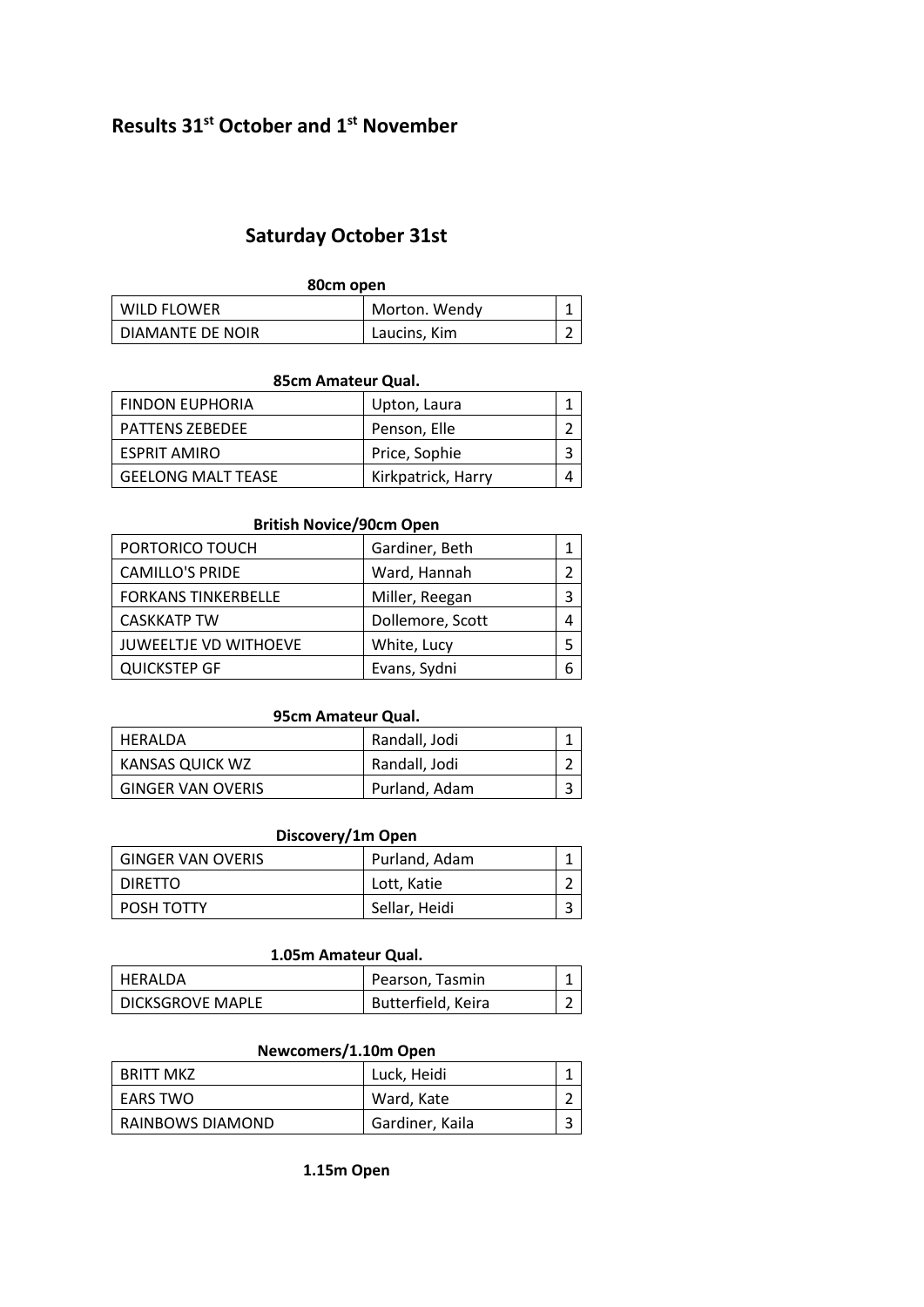| BRITT MKZ           | Luck, Heidi   |   |
|---------------------|---------------|---|
| <b>BILLY OLIVE</b>  | Smit, Eloise  | ∽ |
| <b>CASPEN RETTO</b> | Cooper, Vicky | ∽ |

# **Sunday November 1st**

| <b>British Novice</b>    |                  |   |
|--------------------------|------------------|---|
| <b>WATCHOVER ZENITA</b>  | Henderson, Naomi |   |
| <b>CLOONEEN DONNACHA</b> | Dalton, Ella     | っ |
| <b>ZOLA IV</b>           | Betar, Stacey    | 3 |
| LUCKY STAR X             | Rekert, William  | 4 |
| PITCHWOOD LIZZINA        | Fryer, Ruby      | 5 |

| 90cm Open             |                          |  |
|-----------------------|--------------------------|--|
| <b>BODIEVE TOYBOY</b> | Manser-baines, Charlotte |  |
| JUWEELTJE VD WITHOEVE | White, Lucy              |  |

| <b>Discovery</b>                 |                  |   |
|----------------------------------|------------------|---|
| <b>CLOONEEN DONNACHA</b>         | Dalton, Ella     |   |
| <b>QUALITY RUBIES N DIAMONDS</b> | Dalton, Ella     | ≏ |
| <b>ZOLA IV</b>                   | Betar, Stacey    | 3 |
| A COOLEY DEAL BREAKER            | Miller, Alysen   |   |
|                                  | Dollemore, Scott |   |
| <b>CASKKATO TW</b>               | Matthew          | 5 |

| 1m Open        |              |  |
|----------------|--------------|--|
| SAOIRSE BANUIL | Ludden, Kate |  |

| 1.05m Open        |                 |   |
|-------------------|-----------------|---|
| <b>CENTABOUET</b> | Hewitt, Jessica |   |
| EURYTHMIC II      | Dalton, Ella    |   |
| SPARTAN REVIVAL   | Stoneham, Jess  | ົ |

### **Newcomers/1.10m Open**

| SPARTAN REVIVAL                  | Stoneham, Jess   |   |
|----------------------------------|------------------|---|
| EVERT II                         | Moody, Samantha  | 2 |
| <b>AURORA X</b>                  | Hewitt, Natasha  |   |
| <b>QUALITY RUBIES N DIAMONDS</b> | Dalton, Ella     |   |
|                                  | Conway, Jessica  |   |
| <b>IRONDALE W</b>                | Chelsea          | 5 |
|                                  | Dollemore, Scott |   |
| <b>CASKKATO TW</b>               | Matthew          |   |

| 1.15m Open   |                 |  |
|--------------|-----------------|--|
| I CENTABOUET | Hewitt, Jessica |  |